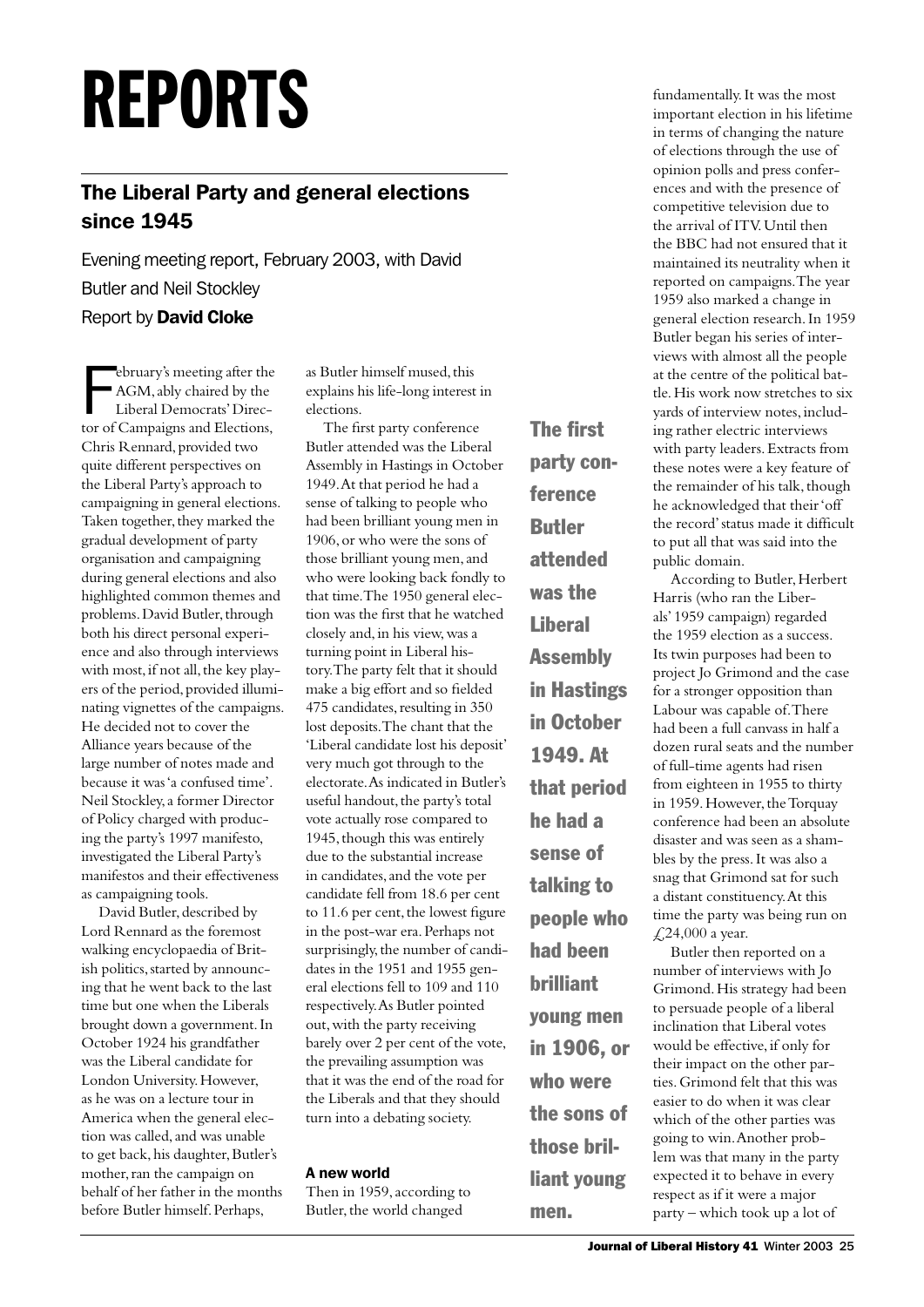# REPORT: THE LIBERAL PARTY AND GENERAL ELECTIONS SINCE 1945

time, energy and money, most of which was wasted. During the subsequent Orpington period, Butler stated that Grimond's aim had been to make the party more serious intellectually. He had argued, however, that there were not enough brains in the new recruits.

Speaking to Grimond in 1966 – when the party budget had risen to  $\angle 106,000$  a year – Butler learned that he was of the view that the Liberals had no option but to fight a two-handed fight, which was extremely difficult. This, Butler maintained, was to be a common theme through to the Chard speech in 1992.

#### The Thorpe leadership

In 1969 Butler spoke to Pratap Chitnis, the head of the Liberal Party Organisation. Chitnis reported that all the MPs were agreed that Jeremy Thorpe was a disaster and that there were suggestions that Byers should lead the party from outside, with only a chairman in the Commons. He had argued that the Liberals needed an intellectual as leader who could formulate ideas and rally people behind him. Chitnis felt that since 1966 the Liberals had been in the wrong position and with the wrong leader. Thorpe was seen as an 'organisation man', thinking about life peerages and the like and not about policy: Richard Wainwright would have been much better.

Butler's discussions with Lord Avebury in 1974 revealed that it was felt that the February 1974 election was very much Thorpe's own campaign. Thorpe had allocated campaign tasks to Avebury, Byers, Lloyd of Kilgerran and Beaumont, but after this very little had happened apart from the briefing of candidates: they did not meet formally during the course of the campaign. Thorpe decided the main campaign tactics on his own and managed the campaign very smoothly. Avebury did not believe that things could have been done better within the available budget.

However, some in the campaign had wanted Thorpe to declare that a Liberal government was possible. It was felt that, by failing to do so, Thorpe allowed it to be inferred that the party was trying to achieve a balance of power situation, which was not, in fact, the case.

Speaking to Thorpe in April 1974 Butler learned that he had believed in the largest possible front and that fielding over 500 candidates was a major achievement (it was the largest number since 1950). He felt that there were advantages to fighting the campaign from Barnstaple, with much better television footage arising from walkabouts in his own constituency than Wilson could achieve in strange territory. Butler had noted at the time that Thorpe was a 'very complacent and secure man … very sure of his own role.'

Interviewing David Steel after the two 1974 general elections, Butler learned that Steel was of the view that the Liberals, as the begetter of the coalition idea, should have been publicised more and that Wilson should have been attacked for refusing to take part in a government of national unity. He also felt that hovercraft and helicopters had been used too much and that they had been seen as gimmicky, especially by the BBC, whose coverage was a cause of genuine grievance amongst party members. Steel felt that there had been a shortage of political direction during the second 1974 election. The expensive TV link to Thorpe's North Devon constituency had been of limited value this time, being largely devoted to his daily press conference.

In the middle of campaign for the October general election, Butler's colleague Dennis Kavanagh spoke to the former MP Arthur Holt, who had done much for the party after he left the Commons. He felt that Liberal plans were going much as expected despite the fact that he did not know what was going on. The party had failed to create

Butler had noted at the time that **Thorpe** was a 'very complacent and secure man … very sure of his own role.'

situations and he didn't believe they could go much further on the basis of the style and appeals projected during the February campaign.

John Pardoe shared Steel's view that journalists had seen the use of hovercraft as gimmicky and had failed to report on the substance of Thorpe's speeches. He was critical of Thorpe's leadership during the inter-election period: Thorpe was an organisation man, yet needed to be giving speeches on ideas. Pardoe had also believed in a full slate of candidates, which would enhance the national vote, although some candidates had not been aware of the consequences of fighting in central Glasgow and similar constituencies.

A 'backroom boy' speaking during the 1979 campaign reported that the committee at the centre certainly influenced day-to-day tactics but had not dealt with larger strategy matters. Steel did not have a press officer accompanying him and the central advisers could only contact him via Archy Kirkwood. At the centre the people who counted were Gryff Evans and Geoff Tordoff: they dealt with crises as they arose and with the lastminute increase in candidates. Elaborate plans drawn up in the preceding year had all more or less collapsed, but, despite twothirds fewer staff than in 1974, most people had felt that the campaign was more efficient.

Speaking about the 1979 campaign, Richard Holme had said that Steel was to have been projected as the candidate for Liberalism: the leader was the candidate in virtually every constituency. Holme claimed that they had followed through on that strategy. Despite little movement in the polls early on, morale in the constituencies had remained high.

#### Ashdown's inheritance

Turning to the post-Alliance period, Butler reported that, at a seminar before the 1992 election,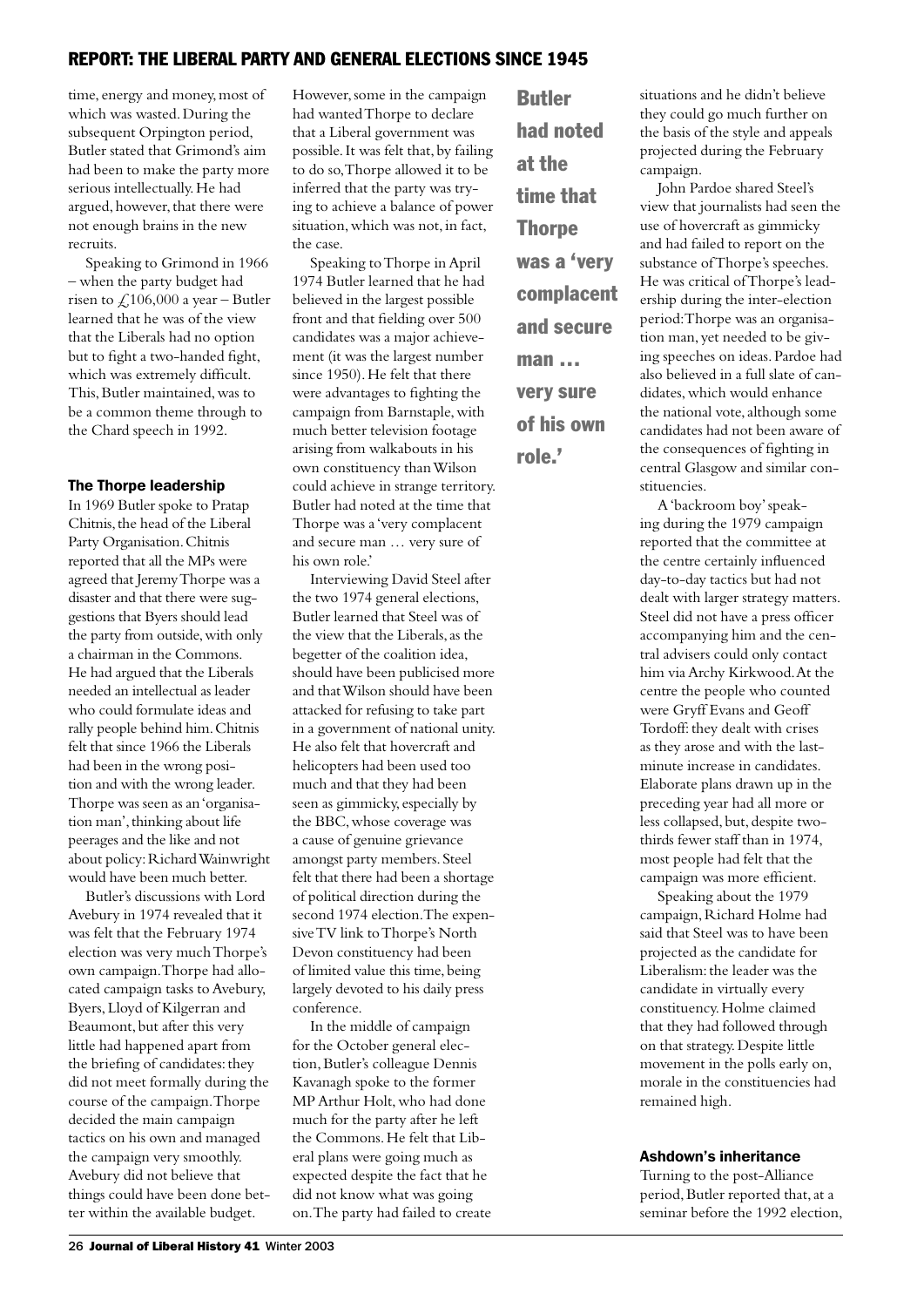# REPORT: THE LIBERAL PARTY AND GENERAL ELECTIONS SINCE 1945

Paddy Ashdown had said that he was astonished when he took over the leadership quite how decayed the party was. He had acknowledged that this could not be remedied quickly and that the forthcoming election was not remotely winnable: instead, he had a long-term goal. The party had by then built up its finances and had a firm base of around 10 per cent amongst the electorate. It was impressive that it had not been more squeezed in by-elections. Ashdown had stressed the balancing act he had had to undertake, illustrating this with an opinion poll that had shown that 29 per cent of Liberal Democrat supporters had wanted the party to join a coalition with the Conservatives and the same number had wanted one with Labour. He had consistently stressed the importance of getting the Conservatives out and, in Butler's view, quite recklessly stated that he would be prepared to force a second general election if either of the parties refused to accept his conditions for a fouryear deal.

Interviewed after the 1992 election, Ashdown said that the campaign had been technically the best he had seen or heard about. There had been some backbiting about him being on television too much, but this had been unavoidable as the press would not listen to any other spokesman. He felt, however, that the Liberal rallies had been overhyped. Meanwhile, Des Wilson reported that he had been surprised that the interventionist Ashdown had stood back during the election and kept to his deal not to interfere. The party had shown great discipline and there had been no problems: the campaign had come through with clarity. Wilson had been very proud of his 'My Vote' slogan.

In 1997 Ashdown had reported that he knew that he was going to do very well the week before the election. Richard Holme, who, according to Ashdown, had been brilliant at running the campaign, had said

that he had been afraid to tell him how well he was doing at that point. The messages they were trying to get through were doing so and undecided voters were coming over. He felt that it had been very important that he had managed to avoid questions on hung parliaments as a result of his Chard speech in 1992: the party could say its own thing and target its own voters, not be knocked off-message by Conservatives or Labour. They had done well because they had front-loaded their expenditure, investing in their key seats over eighteen months. Holme had said that they had stuck to their campaign war book and got good coverage. By 2001, the Liberal Democrats were so much more professional, according to Chris Rennard, that they did not need to import a full-time campaign manager. However, he noted that it was a limitation that Charles Kennedy was the only really big-hitter.

In summary, Butler declared that he would not have dreamed, except in the first flush of the Alliance, that he would live to see the Liberal Party with fifty MPs, almost as many as it had in 1929. The party aspirations mentioned to him down the years came true in 1997 and 2001, where the campaigns had made a quantum leap forward from the rather random operations noted earlier. In part this could not have been done without the new technologies, and all the parties had moved in this direction. However, most informed observers had rated the Liberal Democrats' central campaign the best in 2001 and this, Butler felt, was thanks to Chris Rennard.

#### The role of the manifesto

Neil Stockley started by discussing the role that the manifestos played in British election campaigns. Few people, apart from party activists, interest groups and journalists in the elite media read them. But, for all parties, manifestos provide an accessible

In summary, Butler declared that he would not have dreamed, except in the first flush of the Alliance, that he would live to see the Liberal Party with fifty MPs, almost as many as it had in

1929.

statement of their campaign themes and help answer the question 'Why vote for us?' If a campaign was a war, they might be seen as providing the ammunition. For the opposition party, the theme was essentially 'it's time for a change' and the manifesto sets out what changes it will make and why it will be better. The governing party's theme is always 'we deserve more time', with its manifesto promising 'more of the same'.

At no stage did the postwar Liberal Party have any real chance of becoming the government or even the opposition. But it still needed a way of appealing to the electorate. Like all third parties, its basic theme was 'the government has failed but you can't trust the others either' or 'a plague on both their houses'. In more positive terms, it sought greater political influence, either to act as a vehicle for change, or to act as a brake on the excesses of the major parties, or a combination of both. Therefore, Stockley suggested, the role of the manifesto was to show voters the difference that having more Liberal MPs would make. However, he argued that the experience of the years before 1945 showed that the party needed a clear strategy and a theme that the electorate could understand and relate to. This had to be backed by clear policies that were distinctive, popular and relevant to the campaign. He then backed this up with a number of case studies from 1945 to 1974.

The first was the 1945 manifesto, which, Stockley claimed, was essentially a socialist blueprint for Britain, with a bold tone and strong commitments to social security and full employment. It was a radical document, very much of its time and based In 1997 Ashdown had h on the Beveridge Report. However, the party was not united on its strategy – to recruit dissident Conservatives who did not believe that Churchill and his colleagues could be trusted to implement the Beveridge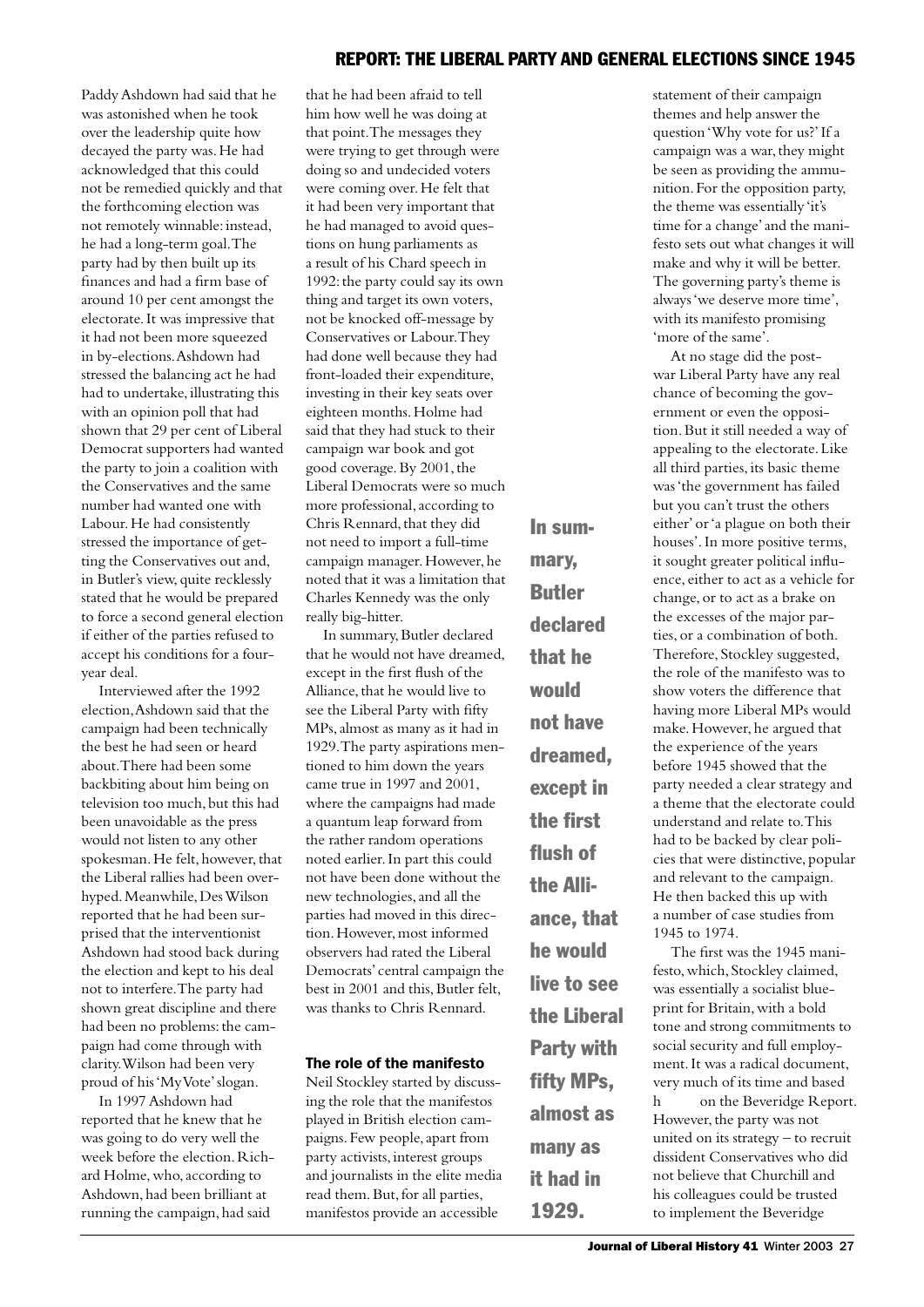# REPORT: THE LIBERAL PARTY AND GENERAL ELECTIONS SINCE 1945

proposals. Indeed, the leader, Sir Archibald Sinclair, fought the election on free trade and 'individualist' values. Not surprisingly the Liberal campaign failed, not least because, with so few candidates, the party's attempt to be the agent of change was not credible. Labour had now assumed that mantle.

The next example was 1955, when the party faced very similar problems but in a very different context. With just six MPs, the party could not claim to be a contender for government. So its campaign theme was very much 'a plague on both their houses': the Liberals promised to act as a c on the other parties, which, it argued, were too class-based to promote the national interest. But this was difficult to sustain in a more prosperous, tranquil time. The advent of 'Butskellism' – the broad political consensus about using demand management to keep employment levels up while gradually freeing up the economy – left the middle ground very crowded. To Stockley, the Liberal manifesto, *Crisis Unresolved,* was the worst document of its type he had came across: it was hard to define what it meant in practice, it had few original ideas and was scared to depart from the consensus. What the 1955 campaign showed, he argued, was that the protest vote strategy could only work if one or both of the major parties was very unpopular or perceived as 'extremist' or irrelevant.

#### Grimond – the policy impresario

The party's problems with strategies and messages seemed to be solved in the Grimond years. By 1964, Grimond, whom Stockley dubbed a 'policy impresario', wanted the Liberals to campaign as agents of change. He had a clear long-term strategy: to instigate a realignment of the left, with the Liberals at the heart of a new grouping that would embrace the progressive elements in Britain. In the interim it was

in 1964 'The Times' credited the party with having the best policy pro-

gramme.

to gain more influence for the Liberal Party.

Stockley showed how Britain in the early 1960s seemed a more conducive environment for a protest vote strategy. Its mood was very much that of a stagnant, more anxious society. The Liberals charged the major parties with ignoring the real problems that Britain faced because they were too bogged down in dogma. Labour was too complacent and too dominated by trade unions and the Tory Government too hidebound to modernise Britain.

The Liberals were convinced that disillusioned voters would support their policies and ran a very policy-based campaign aimed at 'new progressive' voters. Stockley recounted how their 1964 manifesto promised greater use of technology in industry, employee participation in company decisions, cuts in income tax, higher spending on education (a theme that continues today) and the pursuit of membership of the EEC. More than before, Liberal candidates picked up on the manifesto themes. (Stockley added that from today's perspective the document sounded very corporatist, with its talk of a 'national plan for economic growth' supported by an centralised incomes policy.)

Although the Liberals won 11.2 per cent of the vote and returned nine MPs in 1964, Stockley did not believe that the manifesto and the campaign that grew from it were a success, at least in the way that Grimond intended them to be. With Harold Wilson promising 'the white heat of technology' and the Conservatives trying to join the EEC, the Liberal message was not unique by the time the campaign started. The other parties – especially Labour – seemed to have captured the 'new progressives'. The Liberal Party was unclear exactly who (or where) these voters were and so any appeal to them was based on what the strategists *thought*  they were interested in. Stockley

showed that in general the electorate was more concerned with cost-of-living issues and any successes largely came about because of disenchantment with the Conservatives and, to a lesser extent, with Labour.

Did that mean producing a detailed manifesto was a waste of time? No. Stockley pointed out that the Liberal manifestos of the period usually attracted favourable media comment. (For example, in 1964 *The Times*  credited the party with having the best policy programme.) This may have helped build the party's credibility and its 'classless' and 'moderate' image. Indeed, in 1964, the Liberals scored their best electoral swings in London, Kent, Surrey and Sussex and trebled their vote amongst the professional upper and upper middle classes and the whitecollar occupational groups. And they picked up three seats in the Scottish Highlands and did very well in the English regions. One of the Party's main planks was a range of development policies for those parts of the country that were left out of post-war economic growth. In other words policy messages, if not the manifesto itself, may have helped the Liberals to win seats.

#### Liberal high point: 1974

February 1974 was the Liberal Party's most successful post-war campaign. The election was tailor-made for a third-party protest vote strategy. Having presided over a deteriorating economic and industrial situation, Edward Heath's Conservative Government was very unpopular. Locked in a bitter dispute with the miners over incomes policy, Heath called a snap election to win a fresh mandate. But a divided Labour Party had begun its first lurch to the left. For the Liberals, Jeremy Thorpe attacked the sectional stances of the major parties and called for national unity and an end to confrontation.

Stockley showed how the party's manifesto played a major